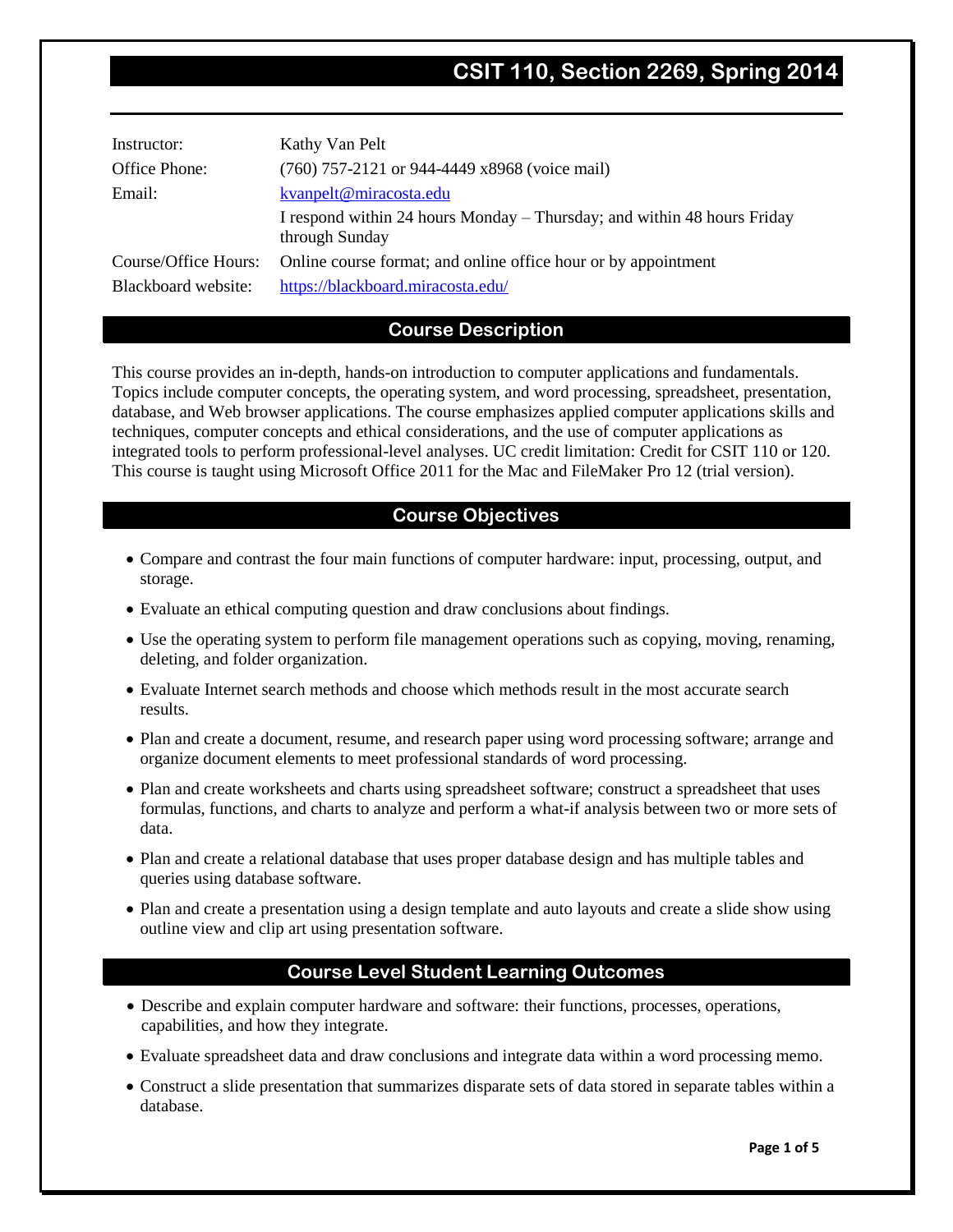# **Course Materials**

Required:

- Office 2011 for Macintosh: The Missing Manual, Grover, ISBN 978-1-4493-9335-9 MiraCosta Bookstore price: \$35.79
- Snow Leopard Quick Reference Card, ISBN 978-1-936220-47-2 MiraCosta Bookstore price: \$3.60

You may purchase these materials from the MiraCosta College Bookstore, from the publishers, or from an outside online source. EOPS at (760) 795-6680 offers financial help for certain textbooks and they have a lending library. The EOPS office is located in Building 3000 on the Oceanside campus.

Optional:

- Word Quick Reference Card
- Excel Quick Reference Card
- PowerPoint Quick Reference Card

# **Required Operating System and Software**

- OS X Snow Leopard or Lion installed on a Mac computer.
- Microsoft Office 2011 for Mac, Student or Academic Edition (Word, Excel, and PowerPoint).
- FileMaker Pro 12 **(30-day free trial to install the last 30 days of class)**. Access to FileMaker Pro for the Mac on the Oceanside campus and FileMaker Pro to the PC at the San Elijo campus.

Students may use Office 2011 and FileMaker Pro 12 in the computer lab on the Oceanside campus. Students may wish to purchase MS Office for home use from the Foundation for California Community Colleges at: [http://www.collegebuys.org/](http://www.shopcollegebuys.org/Home/tabid/56/Default.aspx) for under \$100 (an excellent price!) or from another online source.

# **Policies**

#### **Important Dates**

| Last day to add                                                    | January 31  |
|--------------------------------------------------------------------|-------------|
| Last day to drop with no grade placed on record and receive refund | February 6  |
| Deadline to file petition for Pass/No Pass grading option          | February 27 |
| Last day to drop class with a "W" grade                            | April 23    |
| Final exam                                                         | May 19      |

# **Pass/No Pass Grading Option**

You have the option to choose Pass/No Pass grading for this class. A Pass grade for this class would be 70 percent or a minimum of 594 points. If you choose this option, you must submit a Petition for Pass/No Pass to Admissions & Records by February 27. This option for grading is nonreversible once selected. The petition form is available online or from Admissions  $\&$  Records. Students planning to transfer should consult with a counselor before opting for Pass/No Pass to ensure this option is accepted by their intended transfer institutions. Check the MiraCosta College catalog or schedule for more detailed information.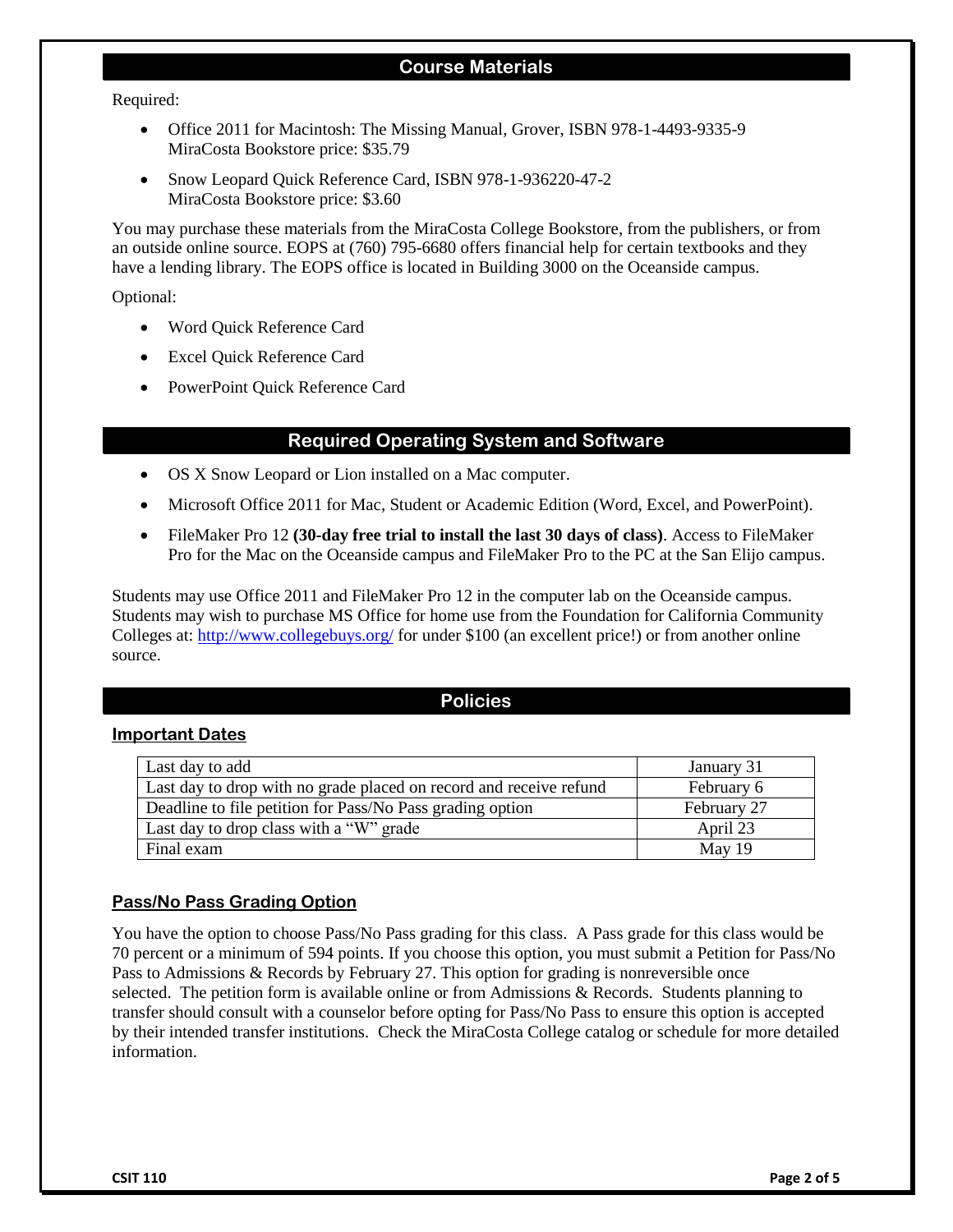#### **Library Resources**

The MiraCosta College faculty librarians assist students with their research questions, whether academic or personal. Students may obtain assistance from librarians either one-on-one at the reference desk, through class orientations, group workshops, individual appointments, or online. I strongly encourage you to take advantage of library resources. Check out their webpage: [www.miracosta.edu/library.](http://www.miracosta.edu/library) For online help, try their Ask Us website: [http://library.miracosta.edu/AskUs.](http://library.miracosta.edu/AskUs)

# **College Support Services**

The Tutoring and Academic Support Center (TASC) and the Writing Center (WC) assist students by providing individual and group tutoring, WC drop-ins, learning communities, self-help materials, and student success workshops. Services are free and available to all students during day and evening hours at all MiraCosta College campuses. I recommend that you take advantage of these academic support services. For more specific information, please call (760) 795-6682.

#### **Disability Accommodations**

Students with disabilities, whether physical, learning, or psychological, who believe that they may need accommodations in this class, are encouraged to contact Disabled Students Programs & Services as soon as possible to ensure that such accommodations are implemented in a timely manner. Their phone number is 795-6658 and they are located in Building 3000-Student Services, Room 3009, adjacent to Parking lot 3C.

#### **Plagiarism and Ethics Policy**

Each student agrees to the following statements of student behavior:

- I agree that I, and only I, will be the one completing and submitting class materials (homework, quizzes, exams, written projects, etc.) in my name.
- I agree that I will not directly copy or plagiarize material from books, publications, the Internet, other students' work, or any other source. I am familiar with, and I agree not to violate, copyright laws. If small amounts of material from other sources are used as part of any class assignment, I agree to clearly indicate such and properly cite the source.
- $\bullet$  I agree that, unless approved by the instructor, I will not share answers to homework assignments, quizzes, exams, or any other course material with fellow classmates.
- I acknowledge that failure to comply with any of the above statements may result in failure of an assignment, removal from the course, failure in the course, and discipline action deemed appropriate by the instructor in his sole discretion and/or policies and procedures set forth by the Board of Trustees of the MiraCosta Community College District, fully described in the College Catalog.

# **Evaluation**

#### **Weekly Assignments**

The course includes weekly assignments which include quite a variety of work, depending on the week, and could include any of the following: textbook reading/videos, textbook exercises, discussion board and blog posts, Blackboard quizzes and tests, and hands-on projects. Assignments are listed on the last page of this syllabus and explained in detail in Blackboard. Most assignments are due on or before Mondays.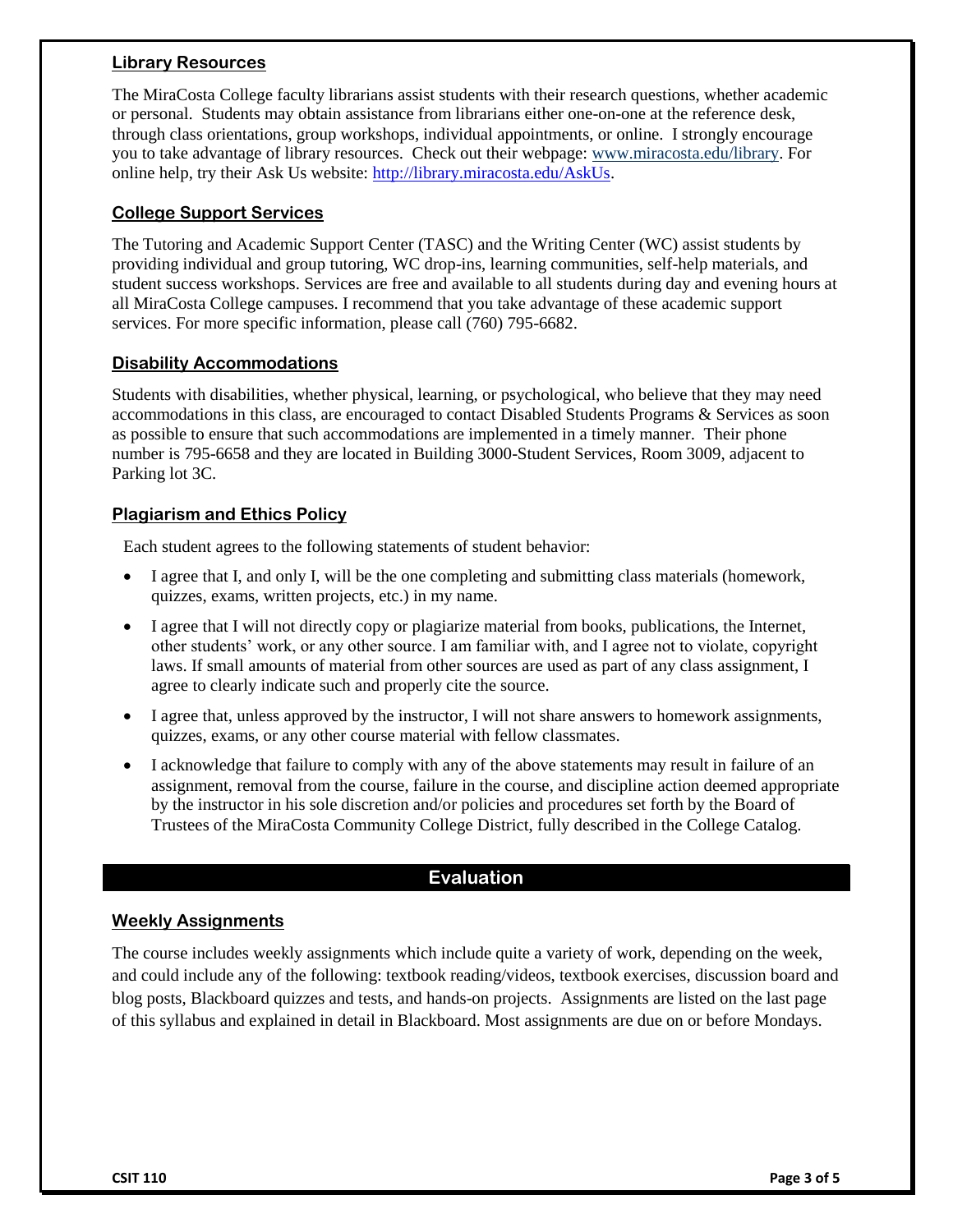# **Projects**

You will complete projects demonstrating the skills and techniques you have learned in the context of a real-world scenario with Word, Excel, PowerPoint, and FileMaker Pro; at least one of which is an integrated project with two of the applications. A grading rubric will be used to evaluate each integrated project. Projects are anywhere from 25 to 60 points, for a total of 225 points. Projects submitted up to one week late will be penalized 10 percent. Most projects are due on or before Mondays.

# **Ask a Question Discussion Board/Blog Posts**

You may earn up to 50 points posting in the Ask a Question Discussion Board and 70 points for blog posts. **BOTH ARE REQUIRED COURSE COMPONENTS.**

# **Quizzes**

There are 10 Blackboard quizzes covering the weekly material spread over 15 weeks. Each quiz covers the material you learned for the week; however, you don't have a quiz every week. Each quiz is worth 10 points for a total of 100 points. Most quizzes are due on or before Mondays.

# **Tests**

There are five unit tests and a final exam, which are taken in Blackboard. Each test covers the material you learned in the unit, while the final exam is comprehensive. Each unit test is worth 20 points and the final exam is worth 40 points, for a total of 140 points. Most tests are due on or before Mondays.

# **Grading Scale**

The total possible points for this class are 855. The grading scale is as follows:

| Activities/assignments |     | 270 765 to 855 points<br>100 680 to 764 points<br>140 594 to 679 points<br>225 509 to 593 points<br>120 Less than 509 points |   |
|------------------------|-----|------------------------------------------------------------------------------------------------------------------------------|---|
| Quizzes Exam           |     |                                                                                                                              |   |
| Tests/Final Exam       |     |                                                                                                                              |   |
| Projects               |     |                                                                                                                              |   |
| Blog/discussion board  |     |                                                                                                                              | F |
| Total                  | 855 |                                                                                                                              |   |

You can view your grades in Blackboard with the My Grades button.

# **Anticipated Course Hours**

Students should anticipate spending five to nine hours per week in this class to be successful. Please plan accordingly and well in advance to pace yourself to finish your assignments, tests, and projects by the due dates.